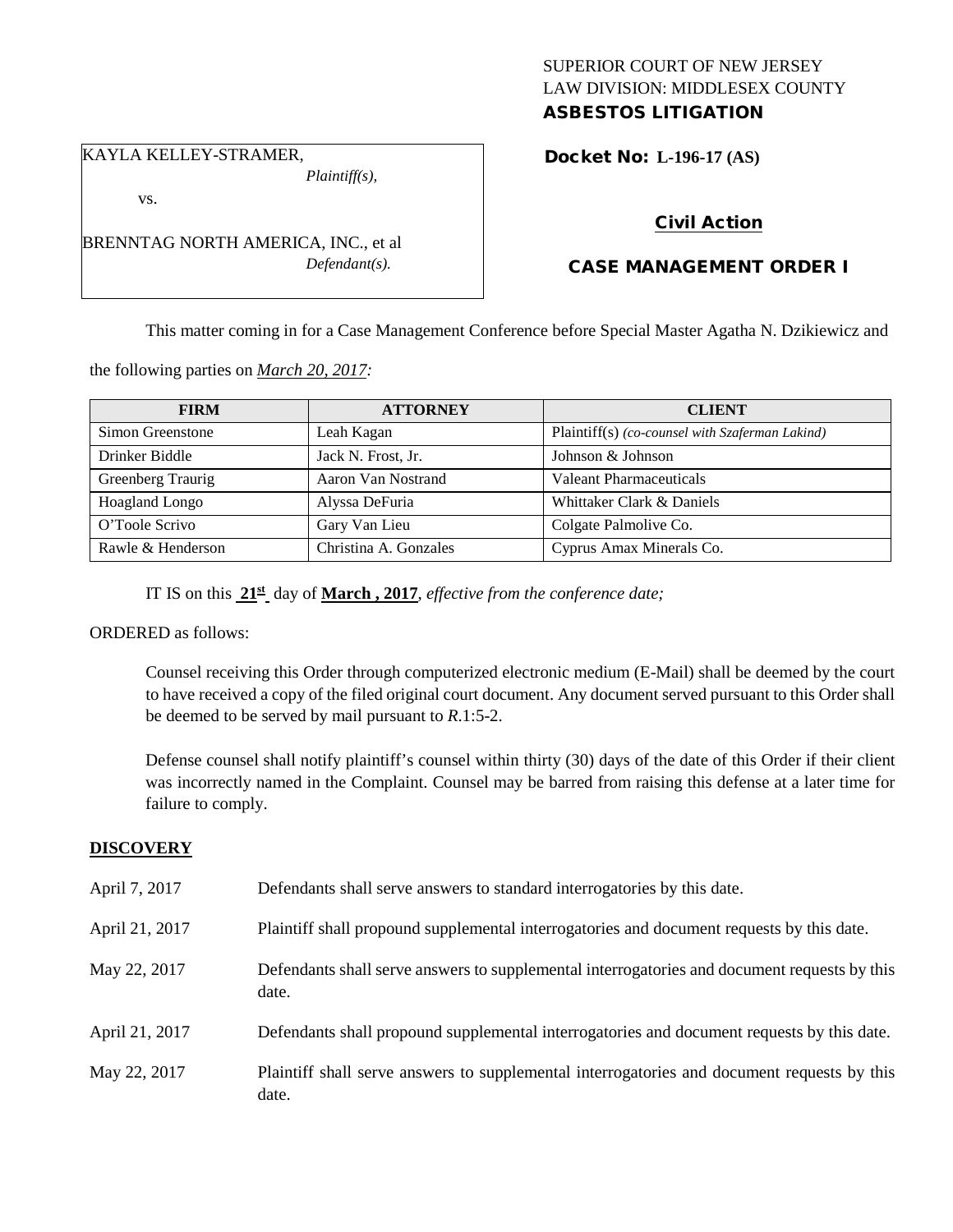- July 31, 2017 Fact discovery, including depositions, shall be completed by this date. Plaintiff's counsel shall contact the Special Master within one week of this deadline if all fact discovery is not completed.
- July 31, 2017 Depositions of corporate representatives shall be completed by this date.

#### **EARLY SETTLEMENT**

August 18, 2017 Settlement demands shall be served on all counsel and the Special Master by this date.

#### **SUMMARY JUDGMENT MOTION PRACTICE**

- August 18, 2017 Plaintiff's counsel shall advise, in writing, of intent not to oppose motions by this date.
- September 1, 2017 Summary judgment motions shall be filed no later than this date.
- September 29, 2017 Last return date for summary judgment motions.

#### **MEDICAL DEFENSE**

- August 11, 2017 Plaintiff shall serve medical expert reports by this date.
- August 11, 2017 Upon request by defense counsel, plaintiff is to arrange for the transfer of pathology specimens and x-rays, if any, by this date.
- November 10, 2017 Defendants shall identify its medical experts and serve medical reports, if any, by this date. In addition, defendants shall notify plaintiff's counsel (as well as all counsel of record) of a joinder in an expert medical defense by this date.

## **LIABILITY EXPERT REPORTS**

October 2, 2017 Plaintiff shall identify its liability experts and serve liability expert reports or a certified expert statement by this date or waive any opportunity to rely on liability expert testimony.

November 10, 2017 Defendants shall identify its liability experts and serve liability expert reports, if any, by this date or waive any opportunity to rely on liability expert testimony.

#### **ECONOMIST EXPERT REPORTS**

October 2, 2017 Plaintiff shall identify its expert economists and serve expert economist report(s), if any, by this date or waive any opportunity to rely on economic expert testimony.

November 10, 2017 Defendants shall identify its expert economists and serve expert economist report(s), if any, by this date or waive any opportunity to rely on economic expert testimony.

#### **EXPERT DEPOSITIONS**

December 8, 2017 Expert depositions shall be completed by this date. To the extent that plaintiff and defendant generic experts have been deposed before, the parties seeking that deposition in this case must file an application before the Special Master and demonstrate the necessity for that deposition. To the extent possible, documents requested in a deposition notice directed to an expert shall

\_\_\_\_\_\_\_\_\_\_\_\_\_\_\_\_\_\_\_\_\_\_\_\_\_\_\_\_\_\_\_\_\_\_\_\_\_\_\_\_\_\_\_\_\_\_\_\_\_\_\_\_\_\_\_\_\_\_\_\_\_\_\_\_\_\_\_\_\_\_\_\_\_\_\_\_\_\_\_\_\_\_\_\_\_\_\_\_\_\_\_\_\_\_\_\_\_\_\_\_\_\_\_\_\_\_\_\_\_\_